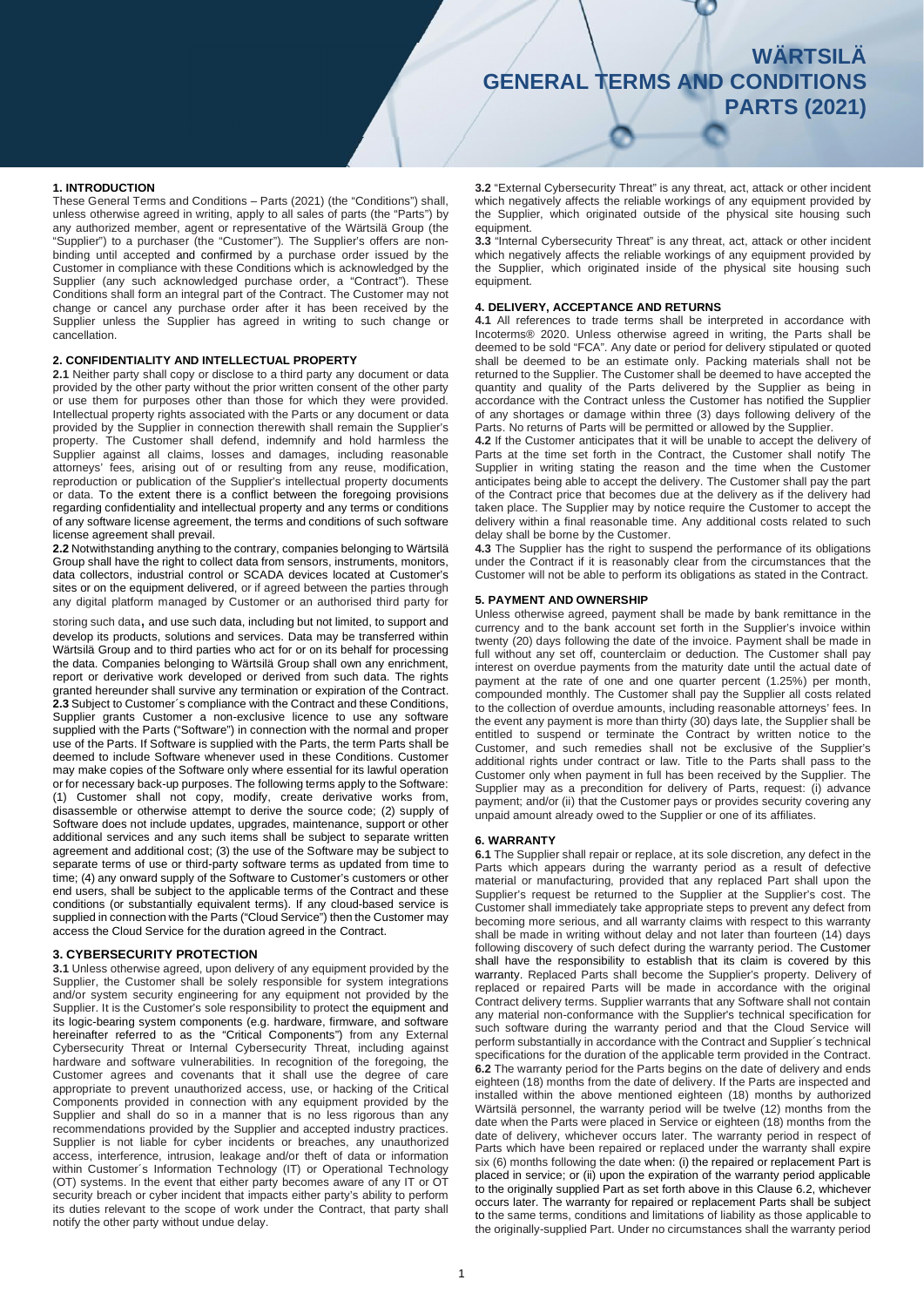of any Part (whether as originally supplied or as repaired or replaced) extend beyond the date that is thirty-six (36) months following the date of commencement of the original warranty period as stipulated above in this Clause 6.2.

In case the Parts are ready for delivery but the Supplier is not able to deliver the Parts due to reason attributable to the Customer, the warranty period as stated above in this Clause 6.2 shall commence from date the delivery should have taken place according to the Contract.

**6.3** The Supplier shall not be liable for any defect due to or arising in connection with: (1) any materials, components, tools, designs or software provided by the Customer; (2) negligence or wilful misconduct of the Customer; (3) parts, accessories or attachments other than those supplied as Parts by the Supplier; (4) improper service work, installation or alterations carried out by the Customer; (5) normal wear and tear; (6) use of unsuitable material or consumables by the Customer; (7) fluctuation in the grid; or (8) any use, service or operation of the Parts which is not in conformity with manuals, instructions or specifications provided by the Supplier or which is otherwise not in accordance with normal industry practice. The Supplier's warranty obligation does not include any cranage, electricity, scaffolding, docking, diving, sub-sea work, towage costs, demounting or mounting costs, expenses of the Supplier's personnel or representatives, taxes and duties, and all such costs and expenses shall be reimbursed by the Customer to the Supplier when applicable. If after the Supplier's warranty investigation it is found that the Customer does not have a warranty claim within the scope of these Conditions, then the Customer shall be responsible for all applicable costs and expenses for such inspection, repaired or replaced components or other service work.

**6.4** THIS CLAUSE 6 SETS FORTH THE ONLY WARRANTY APPLICABLE TO THE PARTS AND IS IN LIEU OF ANY OTHER WARRANTIES, GUARANTEES, OBLIGATIONS AND LIABILITIES EXPRESS OR IMPLIED INCLUDING WARRANTIES, GUARANTEES, OBLIGATIONS OR INCLUDING WARRANTIES, GUARANTEES, OBLIGATIONS OR AGAINST NON-CONFORMITY OR DEFECTS. THE CUSTOMER HEREBY WAIVES ALL OTHER REMEDIES, WARRANTIES, GUARANTEES AND LIABILITIES, EXPRESS OR IMPLIED, ARISING BY LAW OR OTHERWISE (INCLUDING WITHOUT LIMITATION FITNESS FOR PURPOSE, MERCHANTABILITY OR SATISFACTORY QUALITY). CUSTOMER ACCEPTS THE SOFTWARE AND CLOUD SERVICE "AS IS" AND AS AVAILABLE. SUPPLIER DOES NOT GUARANTEE THAT THE SOFTWARE OR CLOUD SERVICE WILL BE ERROR-FREE, VIRUS-FREE, UNINTERRUPTED OR FREE FROM VULNERABILITIES, OR THAT CORRECT ALL ERRORS. ACKNOWLEDGES THAT SUPPLIER DOES NOT CONTROL THE TRANSFER OF DATA OVER COMMUNICATIONS FACILITIES, INCLUDING THE INTERNET, AND THAT THE CLOUD SERVICE MAY BE SUBJECT TO LIMITATIONS, DELAYS AND OTHER PROBLEMS INHERENT IN THE USE OF SUCH COMMUNICATIONS FACILITIES. SUPPLIER IS NOT RESPONSIBLE FOR ANY DOWNTIME OR OTHER PROBLEMS IN CUSTOMER'S OR ANY OTHER THIRD PARTY'S SYSTEMS. SUPPLIER IS NOT LIABLE FOR DELAYS, DELIVERY FAILURES OR OTHER DAMAGE RESULTING FROM SUCH PROBLEMS.

#### **7. SUPPLIER'S LIABILITY**

**7.1** IN NO EVENT, WHETHER AS A RESULT OF BREACH OF CONTRACT, BREACH OF WARRANTY, TORT LIABILITY (INCLUDING NEGLIGENCE OR STRICT LIABILITY), OR OTHERWISE, SHALL THE SUPPLIER BE LIABLE FOR ANY INDIRECT, CONTINGENT, SPECIAL, CONSEQUENTIAL OR INCIDENTAL DAMAGES, HOWEVER CAUSED OR ARISING (WHETHER ACTUAL OR ANTICIPATED) NOR FOR LOSSES OR DAMAGES (WHETHER ACTUAL OR ANTICIPATED) CAUSED BY REASON OF UNAVAILABILITY OF THE EQUIPMENT OR THE FACILITY, SHUTDOWNS OR SERVICE INTERRUPTIONS, LOSS OF USE, LOSS OF PROFITS OR REVENUE, LOSS OF SAVINGS, LOSS OF REPUTATION, INVENTORY OR USE CHARGES, COST OF PURCHASED OR REPLACEMENT POWER, INTEREST CHARGES OR COST OF CAPITAL ANY CLAIMS OF THE CUSTOMER'S CUSTOMERS, PUNITIVE OR EXEMPLARY DAMAGES, THE COST OF SUBSTITUTED EQUIPMENT, SPARE PARTS OR SERVICES OR REPLACEMENT, REMOVAL OR REINSTALLATION SERVICE WORK NOT ARISING FROM THE WARRANTY PROVIDED HEREIN, TOWAGE CHARGES, POLLUTION REMEDIATION COSTS, COSTS OF DOCKING, DIVING OR SUB-SEA WORK, DAMAGE TO ANY VESSEL, ENGINE ROOM OR POWER PLANT SITE, YARD OR OTHER PROPERTY (INCLUDING DAMAGE TO GOODS OWNED BY THE CUSTOMER), DAMAGE TO ANY EQUIPMENT OR PROPERTY OTHER THAN THE EQUIPMENT, COMPONENTS AND PARTS DELIVERED HEREUNDER, COSTS FOR ANY ADDITIONAL TESTS, SEA TRIALS, DEBRIS REMOVAL OR FOR LOSS OF TIME OR USE OF ANY EQUIPMENT, INSTALLATION SYSTEM, OPERATION OR SERVICE, OR FOR LOSS OR CORRUPTION OF DATA.

**7.2** NOTWITHSTANDING ANY OTHER PROVISION OF THE CONTRACT, IN NO EVENT SHALL THE SUPPLIER'S AGGREGATE LIABILITY TO THE CUSTOMER UNDER THIS CONTRACT, WHETHER IN CONTRACT, TORT (INCLUDING NEGLIGENCE OR STRICT LIABILITY) OR ANY OTHER LEGAL OR EQUITTABLE THEORY, EXCEED THIRTY PERCENT (30%) OF THE CONTRACT PRICE.

**7.3** Each party shall obtain a waiver of all rights of recourse and subrogation against the other party from its insurers as well as indemnify and hold the other party harmless for all claims of or by either of the parties' insurers.

**7.4** The Supplier shall not be liable for any harm, injury or damages due to or arising in connection with: (1) software provided by the Customer; (2) monitoring, digital and/or cybersecurity-related systems other than those provided by the Supplier; (3) any recommendation provided as part of the Software or Cloud Service; or (4) improper service work, installation or alterations carried out by the Customer on any monitoring, digital and/or cybersecurity-related systems. "**Improper Service Work**" is any act or failure to act which contradicts the OEM recommended maintenance, configuration and advisable operations resulting in detrimental reliability or increased possibility of failure.

# **8. EXPORT CONTROLS AND TRADE SANCTIONS**

**8.1** The parties agree that the Parts shall be delivered subject to all applicable export controls, sanctions or restrictions imposed on technology and products by any country or organization or nation which are enforceable in the jurisdiction of the Supplier, its affiliates or parent company, including the Suppliers country, the United Nations, the European Union and the United States of America. The Customer acknowledges that the Parts and all related technical information, documents and materials may not be imported or exported, re-exported, transhipped, traded, diverted or transferred, directly or indirectly, contrary to such controls, sanctions or restrictions.

**8.2** The Customer confirms that the Parts supplied will be used solely for peaceful purposes. The Customer further confirms that the Parts will not be used in connection with, or for purposes associated with any chemical, biological or nuclear weapons, missiles or any other vehicles or vessels capable of delivering such weapons, or in support of any terrorist activity, or in connection with any other military end use. Nor will the Parts be re-sold if it is known or suspected by the Customer that it is intended to be used for such purposes. Upon request by the Supplier, the Customer shall furnish the Supplier with all the relevant certificates relating to export control laws, regulations, sanctions and restrictions, such as, but not limited to, end-user certificates, in form and substance specified by the Supplier.

**8.3** The Supplier has no liability resulting from delay, cancellation or amendment of this sale resulting from export controls, sanctions or other applicable restrictive measures.

# **9. FORCE MAJEURE**

**9.1** Neither the Supplier nor the Customer shall be liable for any failure or delay in performing its obligations hereunder, or for any loss or damage resulting therefrom, caused by or arising from an event of force majeure ("Force Majeure") which includes without limitation acts of God, wars whether declared or not, any events involving ammunitions of war, civil wars and riots, hostilities, public disorder, acts of terrorism and severe threat of terrorism, cyber incidents, any measures taken by public authorities in connection with threat of terrorism, embargos and import or export restrictions, acts of civil or military authorities, any lawful or unlawful restrictions and actions of any public authority or government, sanctions, boycotts, fire, flood, accidents, strikes, failure of a subcontractor or sub-supplier to provide manpower, materials or goods caused by an event that qualifies under this Clause 9, undue transportation or customs clearance problems or transportation or customs clearance problems arising out of the withdrawal of the United Kingdom from the European Union or any preparatory measures therefor ("Brexit"), epidemics, unusually severe weather affecting either party, or causes beyond their control.

**9.2** Once a Party is aware that its performance under the Contract is affected by Force Majeure, the affected Party shall, without undue delay, give written notice to the other Party briefly setting out relevant details of the delay.

**9.3** In the event that such Force Majeure event continues uninterrupted for two (2) months after receipt of any notice in accordance with Clause 9.2 above, either Party may terminate the Contract by giving one (1) month written notice.

**9.4** Any termination as a result of Force Majeure shall not affect a Party's right to receive payment in respect of all costs incurred, as at the date of the termination notice, in pursuit of its obligations.

#### **10. SECURITY AGREEMENT**

The Customer hereby grants to the Supplier a continuing security interest, and when applicable a maritime lien for necessaries, in and to the Parts, together with all goods into which the Parts are attached at any time, and all products and proceeds derived from the sale or lease thereof as security for the payment in full of such Parts.

# **11. DUTIES, TAXES, FEES AND COMPLIANCE WITH LAWS**

The Customer shall pay, where applicable, all duties, withholding and other taxes, customs fees and charges and all charges and fees by a classification or inspection society. All such documentation or approvals which are required by applicable laws, and any applicable modifications of such laws, shall be the responsibility of and paid by the Customer. Supply out of the European Union (EU) is exempted from Value Added Tax (VAT) on the condition that the Parts are exported out of the EU within one hundred and fifty (150) days from the supply. In accordance with the EU Customs and VAT laws, the Customer must provide the Supplier with valid proof of exportation. If the Customer does not provide the Supplier with such proof within one hundred and fifty (150) days, the Supplier has the right to charge VAT according to national laws which shall be immediately remitted by the Customer.